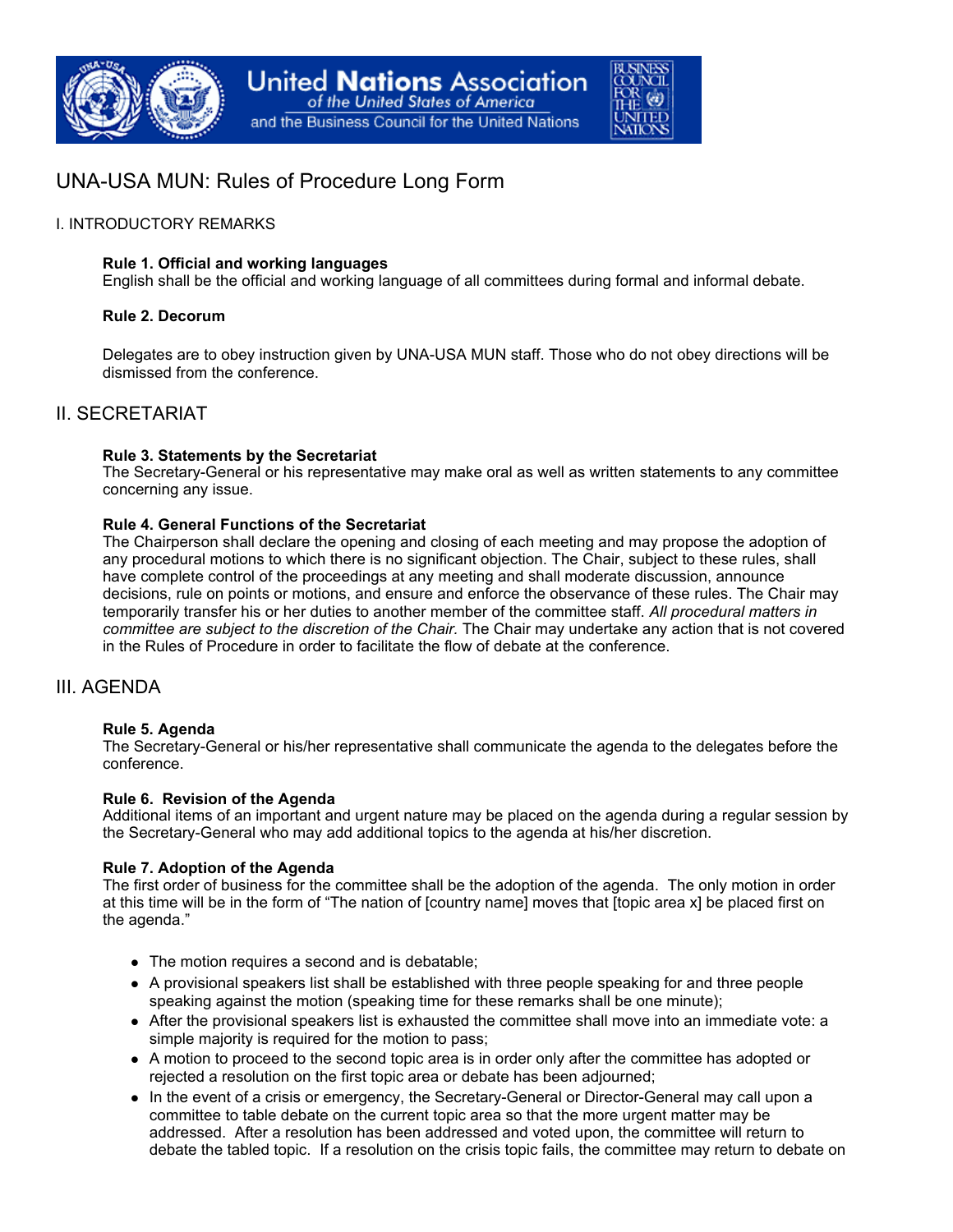# IV. CONDUCT OF BUSINESS

#### **Rule 8. Speakers List**

The Chair shall open the speakers list for each topic to be discussed at the request of a delegate. Any delegate wishing to be added to the speakers list shall indicate so when asked by the Chair or shall submit such a request in writing to the dais.

#### **Rule 9. Limitation of Speaking Time**

The Chair may limit the time allotted to each speaker. However, delegates can motion to increase or decrease the speaking time, which will be voted upon by the committee or council. When a delegate exceeds his or her allotted time, the Chair may call the speaker to order without delay.

#### **Rule 10. Speeches**

No delegate may address the body without the previously obtained permission of the Chair. The Chair may call a speaker to order if his/her remarks are not relevant to the subject under discussion. The Chair shall enforce the time limit as described by Rule 9.

#### **Rule 11. Yielding Time**

The delegate, who has been recognized by the Chair to address the body on a substantive issue, may yield any time following their remarks after their speech. Yields may be made in three ways: to another delegate, to points of information (questions), or to the Chair.

- *Yield to another delegate*. His/her remaining time shall be given to another delegate.
- *Yield to questions*. Delegates shall be selected by the Chair to ask one question per speech. The Chair has the right to call order to any delegate whose question is, in the opinion of the Chair, not designed to elicit information. Answers to questions are limited to the time remaining in a delegate's speech.
- *Yield to the Chair*. Such a yield should be made if the delegate does not wish his/her speech to be subject to comments. The Chair shall then move on to the next speaker.

Once a delegate yields his/her time, the second delegate (the one who has been yielded to) may not yield any remaining time.

#### **Rule 12. Right Of Reply**

The Chair may recognize the Right of Reply only in instances of a grave personal insult. Rights of Reply must be submitted in writing to the Chair, and may only be granted after a speech is completed. The Chair shall inform the Secretary-General of the circumstances surrounding the Right of Reply. No ruling on this matter is subject to appeal.

#### **Rule 13. Appeal to the Chair's Decision**

An appeal is made when a delegate feels that the Chair has made an incorrect ruling. The delegate formally challenges the Chair in writing by sending a note to the dais, moving to appeal the Chair's decision. The appeal will be taken to the Deputy-Secretary General who will decide if the appeal will be considered. Once the motion is acknowledged, the Deputy-Secretary General will hear from both the delegate and the Chair before making a decision.

# V. POINTS

#### **Rule 14. Point Of Personal Privilege**

During the discussion of any matter, a delegate may raise a Point of Personal Privilege, and the Chair shall immediately address the point. A Point of Personal Privilege must refer to a matter of personal comfort, safety and/or well being of the members of the committee. The Chair may refuse to recognize a Point of Personal Privilege if the delegate has not shown proper restraint and decorum, or if the point is dilatory in nature.

#### **Rule 15. Point Of Order**

During the discussion of any matter, a delegate may raise a Point of Order and the Chair shall immediately consider the request. A Point of Order must relate to the observance of the rules of the committee or to the way the Chair is exercising his or her power. A delegate raising a Point of Order may not speak on the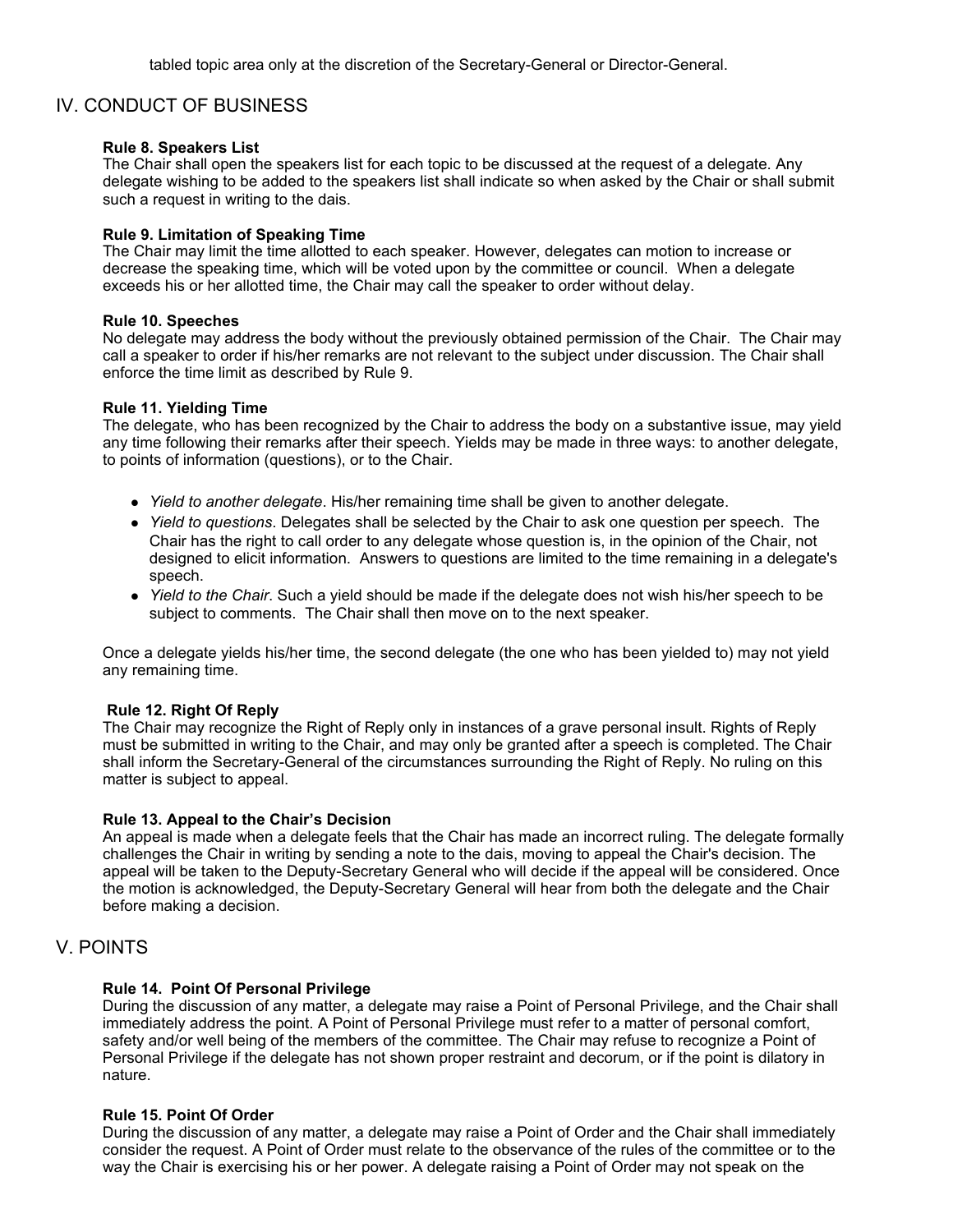substance of the matter under discussion. The Chair may refuse to recognize a Point of Order if the delegate has not shown proper restraint and decorum governing the use of such a right, or if the point is dilatory in nature.

## **Rule 16. Point Of Information (question to other delegates)**

After a delegate gives a speech, and if the delegate yields their time to Points of Information, one Point of Information (a question) can be raised by delegates from the floor. The speaker will be allotted the remainder of his or her speaking time to address Points of Information. Points of Information are directed to the speaker and allow other delegations to ask questions in relation to speeches and resolutions.

## **Rule 17. Point Of Inquiry**

If there is no discussion on the floor, a delegate may raise a Point of Inquiry to request clarification of the present procedural status of a meeting. A Point of Inquiry may never interrupt a speaker.

# VI. MOTIONS

## **Rule 18. Suspend Debate (Motion to Caucus)**

Upon the recommendation of the Chair or any delegate, the committee may consider a motion to Suspend Debate for the purpose of a moderated or un-moderated caucus. This motion requires a majority vote.

- *Moderated Caucus*: The recommendation for a moderated caucus must include a time limit for delegate remarks and a time limit for the entire caucus (e.g. "The nation of [country name] moves for a five minute moderated caucus with a 30 second speaking time."). During moderated caucus, the chair shall recognize delegates for remarks without the use of a speakers list and yields shall be out of order.
- *Un-moderated Caucus*: The recommendation for an un-moderated caucus requires a time limit to be made (e.g. "The nation of [country name] moves for a ten minute un-moderated caucus."). Unmoderated caucuses allow delegates to have informal discussions.

#### **Rule 19. Motion to Table Debate**

During the discussion of any matter, the committee may consider a motion to table debate on the item under discussion at the recommendation of the Chair or any delegate. If the motion is seconded, two representatives may speak in favor of and two against the motion. Then, the motion shall immediately be put to a vote. A two-thirds majority is required for passage. If a motion to table debate is passed, the topic is considered tabled and no further actions or votes will be taken on it. A topic may be reintroduced to the committee so that debate can resume through the same process. The motion to resume debate on a tabled topic shall also require a two-thirds majority for passage.

#### **Rule 20. Closure of Debate**

A delegate may at any time move for the closure of debate on the item under discussion, after which debate will end and all draft resolutions and amendments will be put to an immediate vote. Permission to speak on the closure of debate shall be accorded only to two speakers opposing the closure, after which the motion shall be immediately put to a vote. This motion requires a two-thirds majority decision. Upon passage of this motion the Chair shall declare the closure of debate and immediately move into voting procedure on the substantive proposals introduced and pending before the committee. The committee shall also close debate and move into voting procedure when the speakers list has been exhausted.

#### **Rule 21. Adjournment of the Meeting**

During the discussion of any matter, a delegate may move for the adjournment of the meeting. Such a motion shall not be debated but shall be immediately put to a vote. After adjournment, the committee shall reconvene at its next regularly scheduled meeting time; adjournment of the final meeting shall adjourn the session.

#### **Rule 22. Order Of Procedural Motions**

#### **The motions below shall have precedence in the following order over all other proposals or motions before the committee:**

- a. Point of Personal Privilege
- b. Point of Order
- c. Point of Inquiry
- d. Point of Information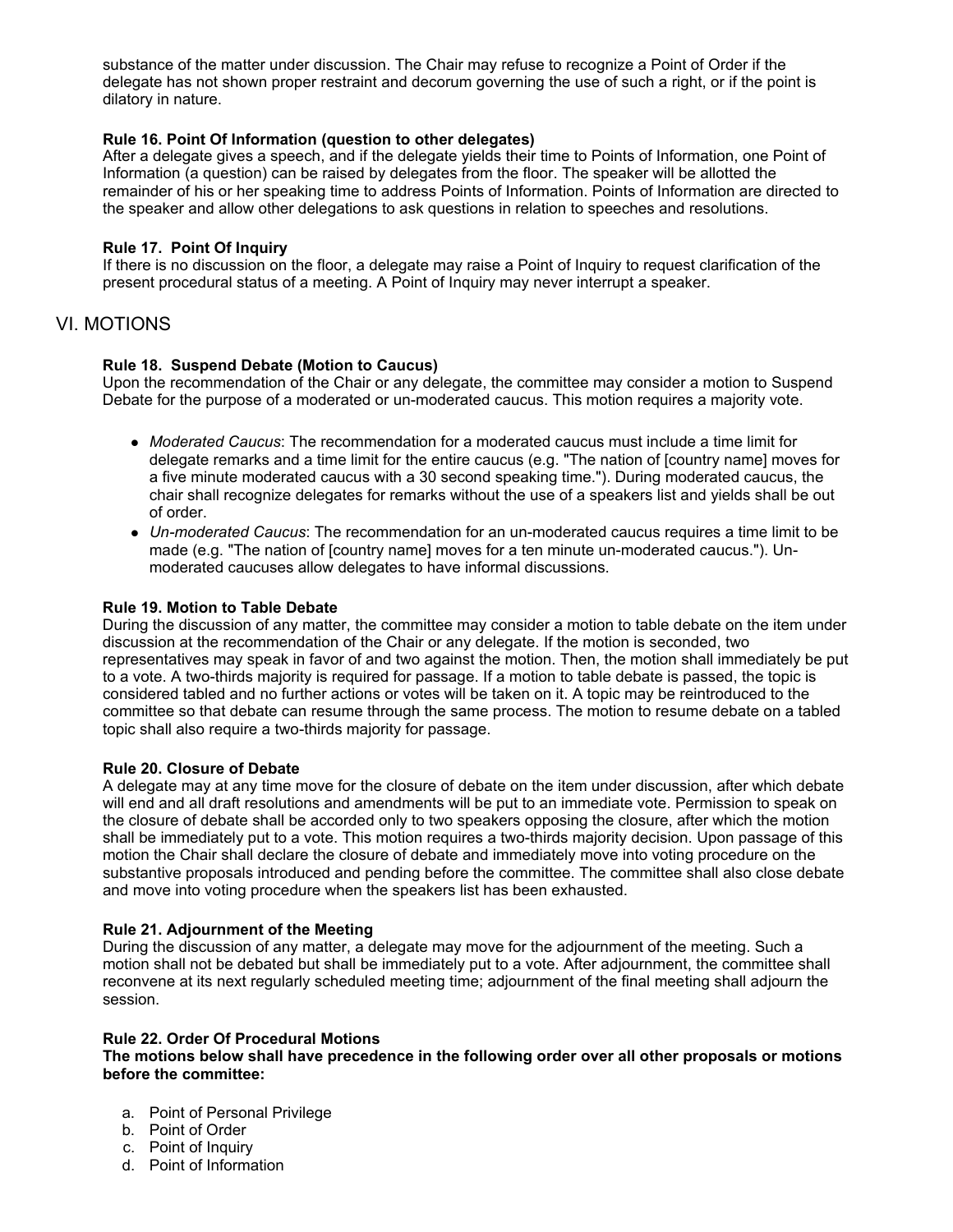- e. Introduction of a Draft Resolution
- f. Motion to Suspend Debate
- g. Motion to Table Debate
- h. Motion for Closure of Debate
- i. Motion to Adjourn the Meeting

# VII. RESOLUTIONS

## **Rule 23. Submission Of Working Papers, Draft Resolutions, and Amendments**

Working papers, draft resolutions, and amendments shall be submitted to the Director typed and with the proper number of signatures. (see Resolutions Submission Process.) The Chair may permit discussion and consideration of proposals and amendments once approved, even if the documents have not been circulated through the committee.

## **Rule 24. Introducing Draft Resolutions**

Once a draft resolution has been approved by the Director and has been copied and distributed, a delegate may raise a motion to introduce the draft resolution, which is automatically approved and does not require a vote. The content of the introduction shall be limited to summarizing the operative clauses of the draft resolution. Such an introduction shall be considered procedural in nature, hence yields and comments are out of order. Additional questions and comments regarding the resolution are encouraged to be raised through the speakers list and yields.

## **Rule 25. Amendments**

Both friendly and unfriendly amendments require the approval of the Chair. An amendment is considered friendly if all of the sponsors of the initial draft resolution are signatories of the amendment. Such an amendment is adopted automatically. Unfriendly amendments are a decision of the Committee. An unfriendly amendment must have the approval of the Director and the signatures by 20% of the committee. *Amendments to amendments are out of order.* 

# VIII. VOTING

# **Rule 26. Methods Of Decision**

All procedural decisions, except for the closure and adjournment of debate, shall be made by a simple majority of the delegations present. Delegations physically present in the committee may not abstain on procedural motions. Decisions on draft resolutions and amendments shall require a simple majority in favor. However, the passage of all resolutions and amendments in the Security Council requires nine affirmative votes and an affirmative vote or an abstention on the part of all permanent members (People's Republic of China, France, Russian Federation, United States of America and United Kingdom).

#### **Rule 27. Voting Rights**

Each present delegation shall have one vote. Observing nations and non-governmental organizations (NGOs) cannot vote on substantive matters. Each vote may be a Yes, No, or Abstain. On procedural motions, members may not abstain. *Members "present and voting" shall be defined as members casting an affirmative or negative vote (no abstentions) on all substantive votes.* 

#### **Rule 28. Conduct While In Voting Procedure**

After the Chair has announced the beginning of voting, no representative may enter or leave the room, nor shall any representative interrupt the voting except on a Point of Personal Privilege, Point of Inquiry, or a Point of Order in connection with the actual conduct of the voting. Communication between delegates is strictly forbidden. A member of the staff shall secure the doors during voting procedure.

#### **Rule 29. Method Of Voting**

Delegations may vote in favor of or against a proposal or may abstain from voting. The committee shall normally vote by show of placards, but any delegate may request a roll call vote on substantive matters. The roll call vote shall be taken in alphabetical order of the English names of the countries present.

During a roll call vote, delegations may answer with an affirmative vote, a negative vote, an abstention (when appropriate) or may pass. Delegations passing in the first round of voting will be called upon alphabetically in a second round, at which time they may only answer with an affirmative or negative vote. Delegations that appear to be voting out of policy, while casting an affirmative or negative vote, may reserve the right to explain their vote by Voting with Rights. Delegations must announce that they are Voting with